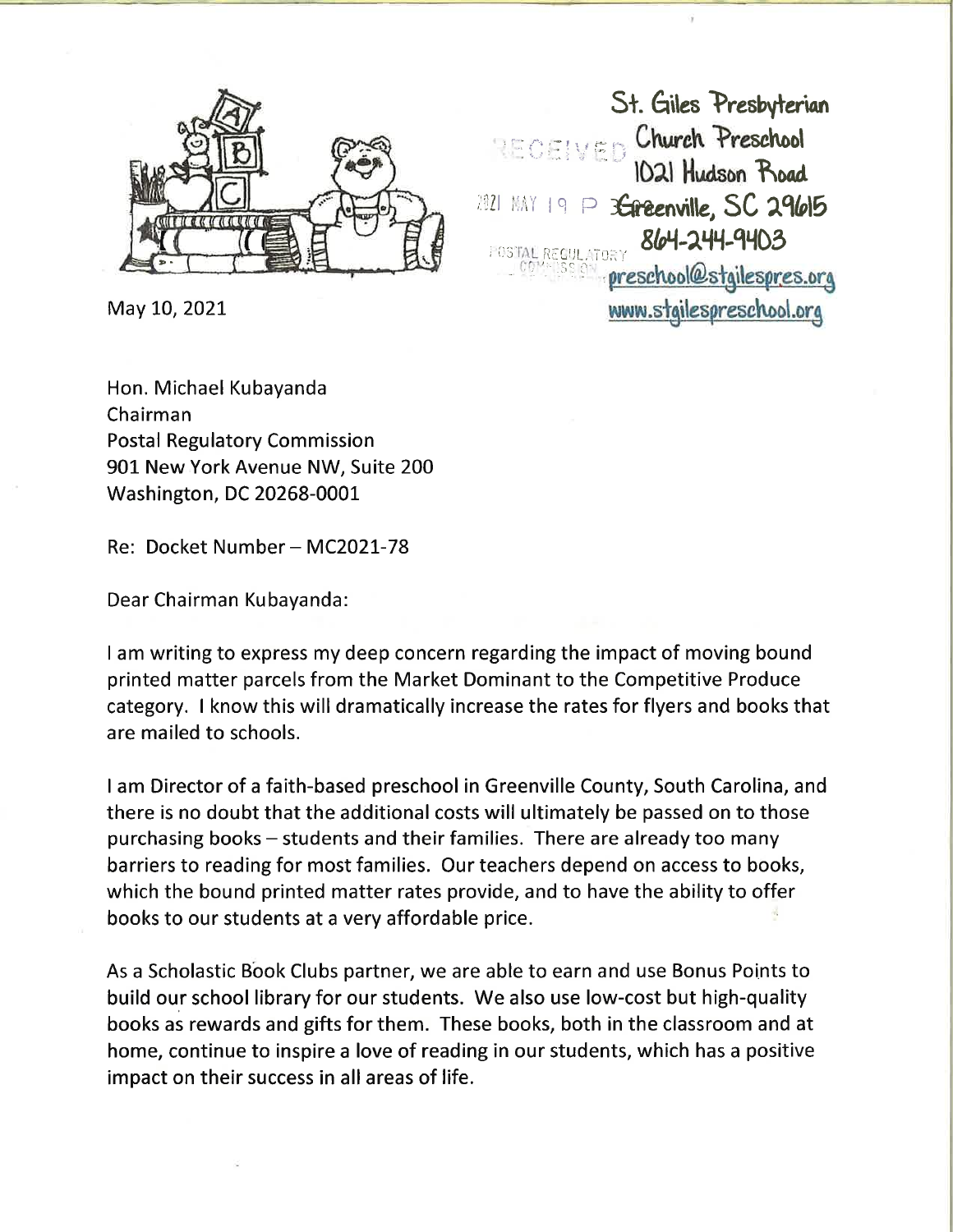Hon. Michael Kubayanda Page 2

The pandemic has already had a tremendously negative consequence on our students' learning experience and, ultimately, on literacy rates in the United States. The increase in mailing costs of educational materials will make access to children's literature even more difficult. I urge you to deny this transfer, or to exempt educational materials, so that we can continue to provide access to affordable, quality books for our students and families. The impact of this change for our school children would be too high a cost to bear.

Sincerely,

Ielorah Stenzel

Deborah Stenzel Director St. Giles Presbyterian Church Preschool 1021 Hudson Road Greenville, SC 29615 864-244-9403 preschool@stgilespres.org www.stgilespreschool.org

cc: Hon. Carolyn B. Maloney Hon. Gary C. Peters Hon. Ron A. Bloom